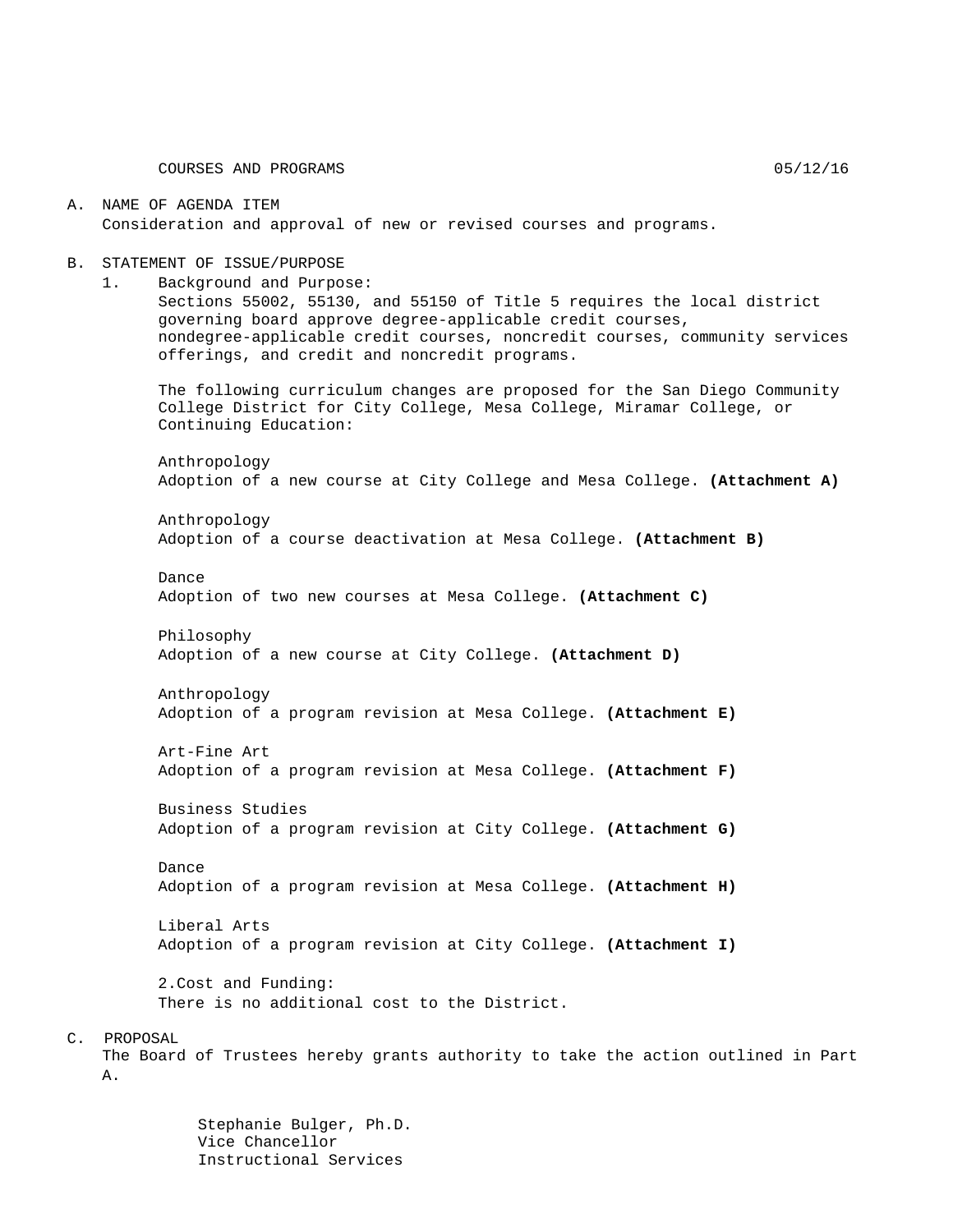Adoption of a new course at City College and Mesa College.

Proposed new course at City College and Mesa College:

### **106 World Prehistory**

#### **48 - 54 hours lecture, 3 units Grade Only**

*Advisory:* English 101 with a grade of "C" or better, or equivalent or Assessment Skill Levels R6 and W6.

This course covers the development of human society from the earliest evidence of culture to the beginnings of recorded history. Prehistoric archaeological concepts, methods, and data are used to examine the major transitions in human prehistory, including the origins of culture, agriculture, and early civilization. This course is intended for anthropology majors or anyone interested in world prehistory. (FT) Associate Degree Credit & transfer to CSU.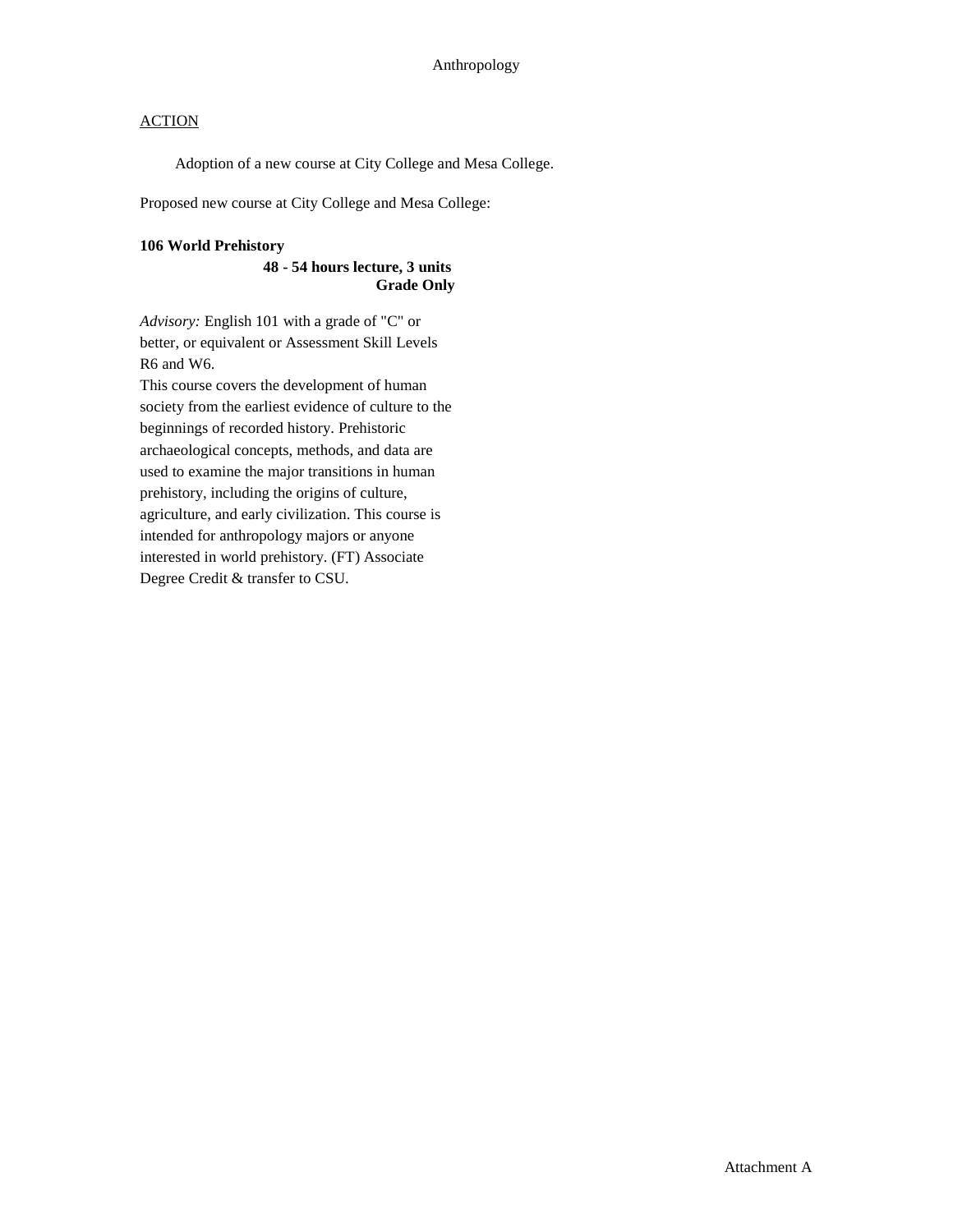Adoption of a course deactivation at Mesa College.

Proposed course deactivation at Mesa College:

### **125 Archaeological Faunal Remains Analysis 32 - 36 hours lecture, 48 - 54 hours lab, 3 units Letter Grade or Pass/No Pass Option**

*Advisory:* English 101 with a grade of "C" or better, or equivalent or Assessment Skill Levels R6 and W6.

This course is a practical study of archaeological animal bone analysis. Emphasis is placed on animal bone identification and human use of animals for food and other purposes. Students learn the most current techniques for describing, classifying, cataloging, and documenting archaeological animal bone. This course is designed for students majoring in anthropology with an emphasis in archaeology and for anyone interested in a career in archaeology or employment in Cultural Resource Management (CRM). (FT) Associate Degree Credit & transfer to CSU.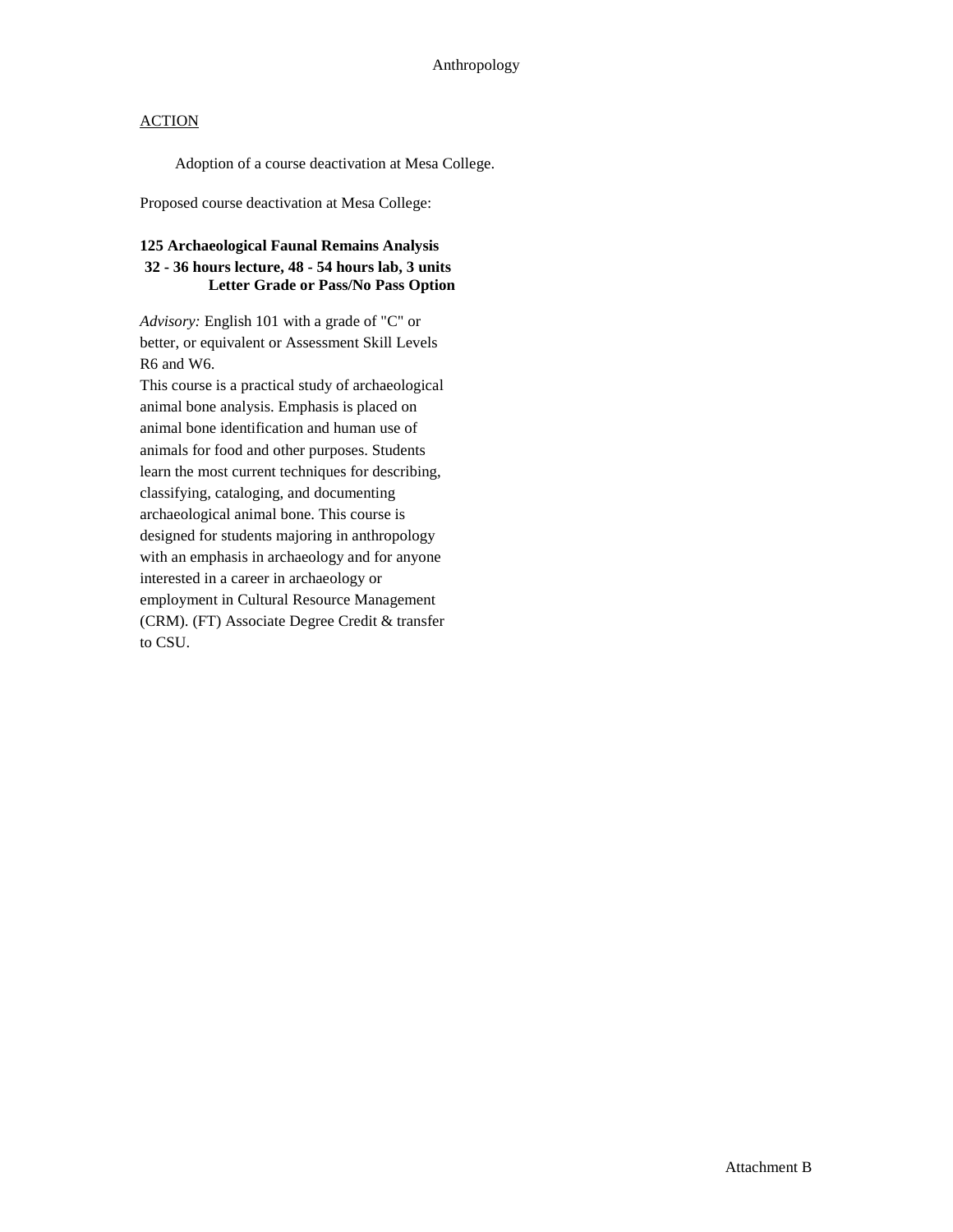Adoption of two new courses at Mesa College.

Proposed new courses at Mesa College:

#### **125A Latin American Dance I**

### **8 - 9 hours lecture, 24 - 54 hours lab, 1-1.5 units Letter Grade or Pass/No Pass Option**

*Advisory:* English 47A or English 48 and English 49, each with a grade of "C" or better, or equivalent or Assessment Skill Levels R5 and W<sub>5</sub>.

Latin American Dance I is a beginning level survey course in a variety of established and emerging partnered dances of Latin American origin with an emphasis on Salsa dance and introductory techniques, styles, rhythms, leading or following skills, movement patterns and history of selected Latin dances. This course is designed for students who wish to explore dances from other cultures and partnered dance. (FT) Associate Degree Credit & transfer to CSU.

## **125B Latin American Dance II 8 - 9 hours lecture, 24 - 54 hours lab, 1-1.5 units Letter Grade or Pass/No Pass Option**

*Advisory:* English 47A or English 48 and English 49, each with a grade of "C" or better, or equivalent or Assessment Skill Levels R5 and W5; Dance 125A with a grade of "C" or better, or equivalent. Latin American Dance II is an advanced beginning to intermediate survey course in a

variety of established and emerging partnered dances of Latin American origin with an emphasis on Salsa dance, including leading and following, intermediate Salsa styling, technique, variations, and history. When this course is offered for three hours a week, additional time is utilized in practice and perfection of movement variations and styling. This course is designed for students who wish to explore dance movements from other cultures and partnered dance. Associate Degree Credit & transfer to CSU.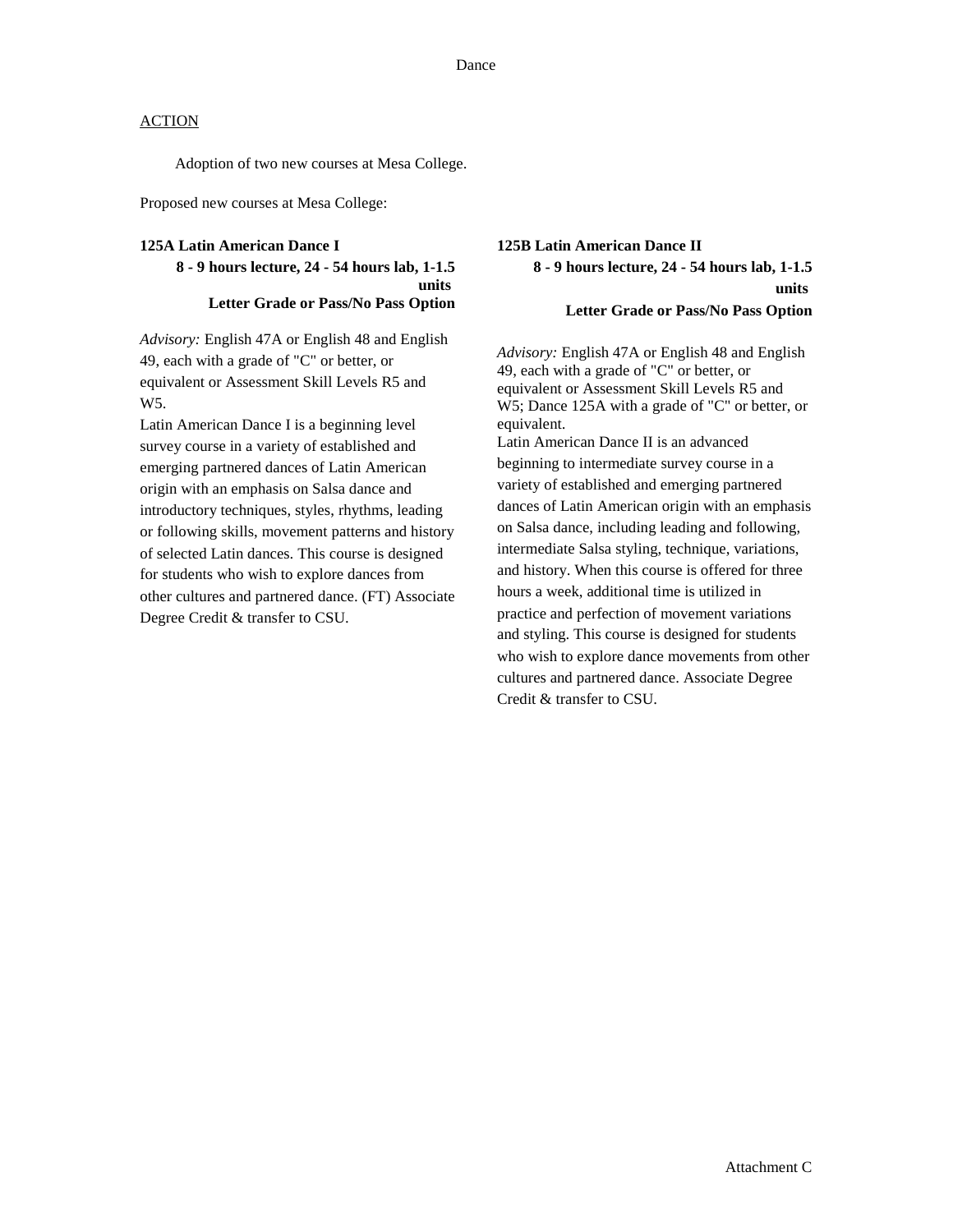Adoption of a new course at City College.

Proposed new course at City College:

#### **131 Environmental Ethics 48 - 54 hours lecture, 3 units Grade Only**

*Advisory:* English 101 with a grade of "C" or better, or equivalent or Assessment Skill or English 105, each with a grade of "C" or better, or equivalent or Assessment Skill Levels R6 and W6; Philosophy 100 with a grade of "C" or better, or equivalent.

This course allows students to gain an understanding of the field of moral philosophy as it pertains to environmental issues. Ethical theories are analyzed through application to issues such as: population growth, future generations, biodiversity, animal rights, pollution, energy use and consumption. This course is intended for students interested in Sustainability, Environmental Science, Philosophy, Biology, Sociology, Geology, Ecology, and Peace Studies. (FT) Associate Degree Credit & transfer to CSU.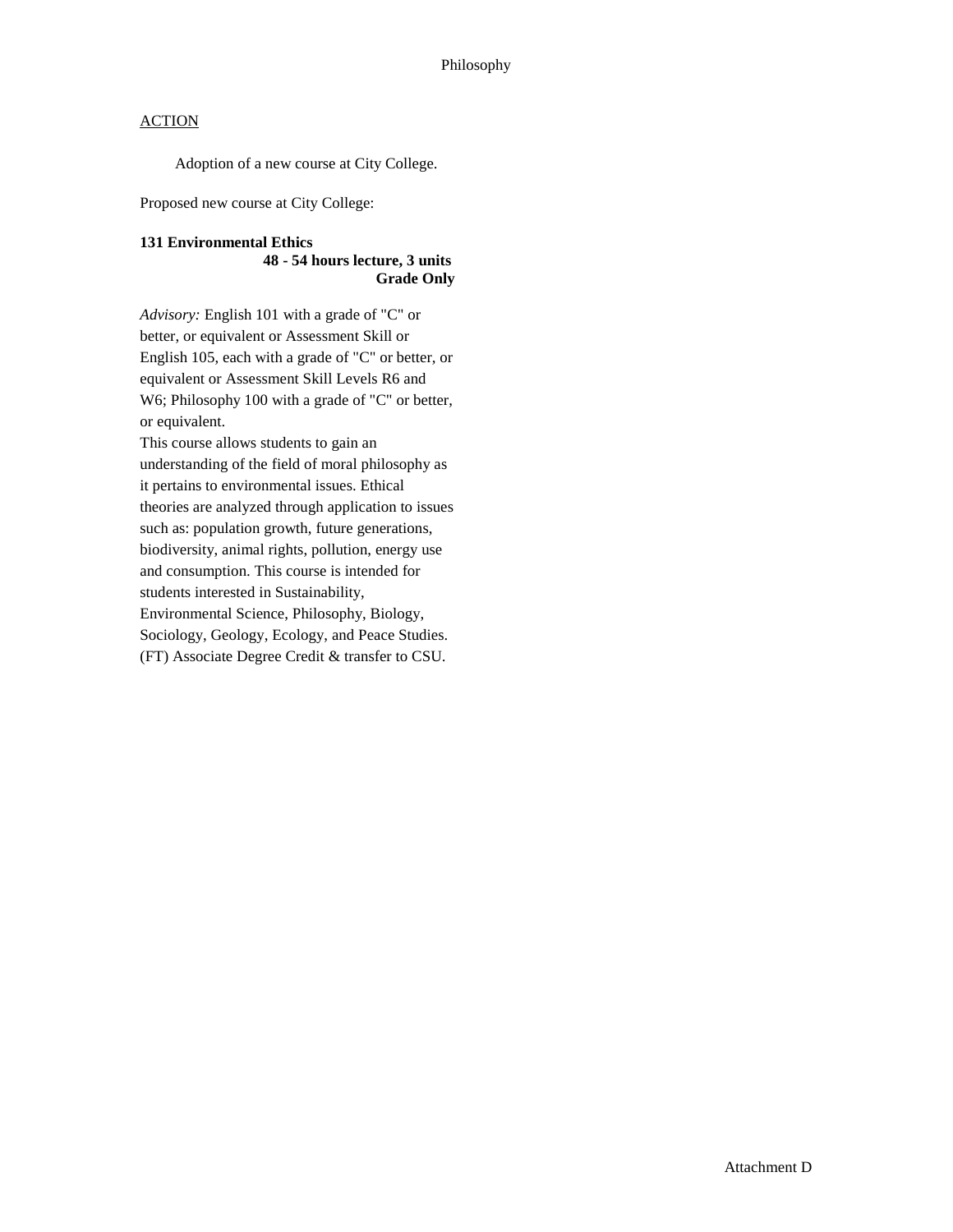Adoption of a program revision at Mesa College.

Proposed program revision at Mesa College:

## **Associate of Arts Degree Anthropology**

| <b>Courses Required for the Major:</b>   | <b>Units</b> |
|------------------------------------------|--------------|
| ANTH 102 Introduction to Physical        |              |
|                                          |              |
| <b>ANTH 103 Introduction to Cultural</b> |              |
|                                          |              |
| ANTH 107 Introduction to Archaeology3    |              |

### **Select a minimum of nine units from the**

| following:<br>Units                            |
|------------------------------------------------|
| ANTH 104 Laboratory in Physical                |
|                                                |
| ANTH 106 World Prehistory 3                    |
| ANTH 110 Anthropology of Magic, Witchcraft,    |
|                                                |
| ANTH 115 Introduction to Archaeological Field  |
|                                                |
| ANTH 120 Archaeological Artifact Analysis  3   |
| <b>ANTH 200 Introduction to North American</b> |
|                                                |
| <b>ANTH 205 Introduction to Medical</b>        |
|                                                |
| ANTH 210 Introduction to California Indians  3 |
| ANTH 215 Cultures of Latin America 3           |
| <b>ANTH 125 Archaeological Faunal Remains</b>  |
|                                                |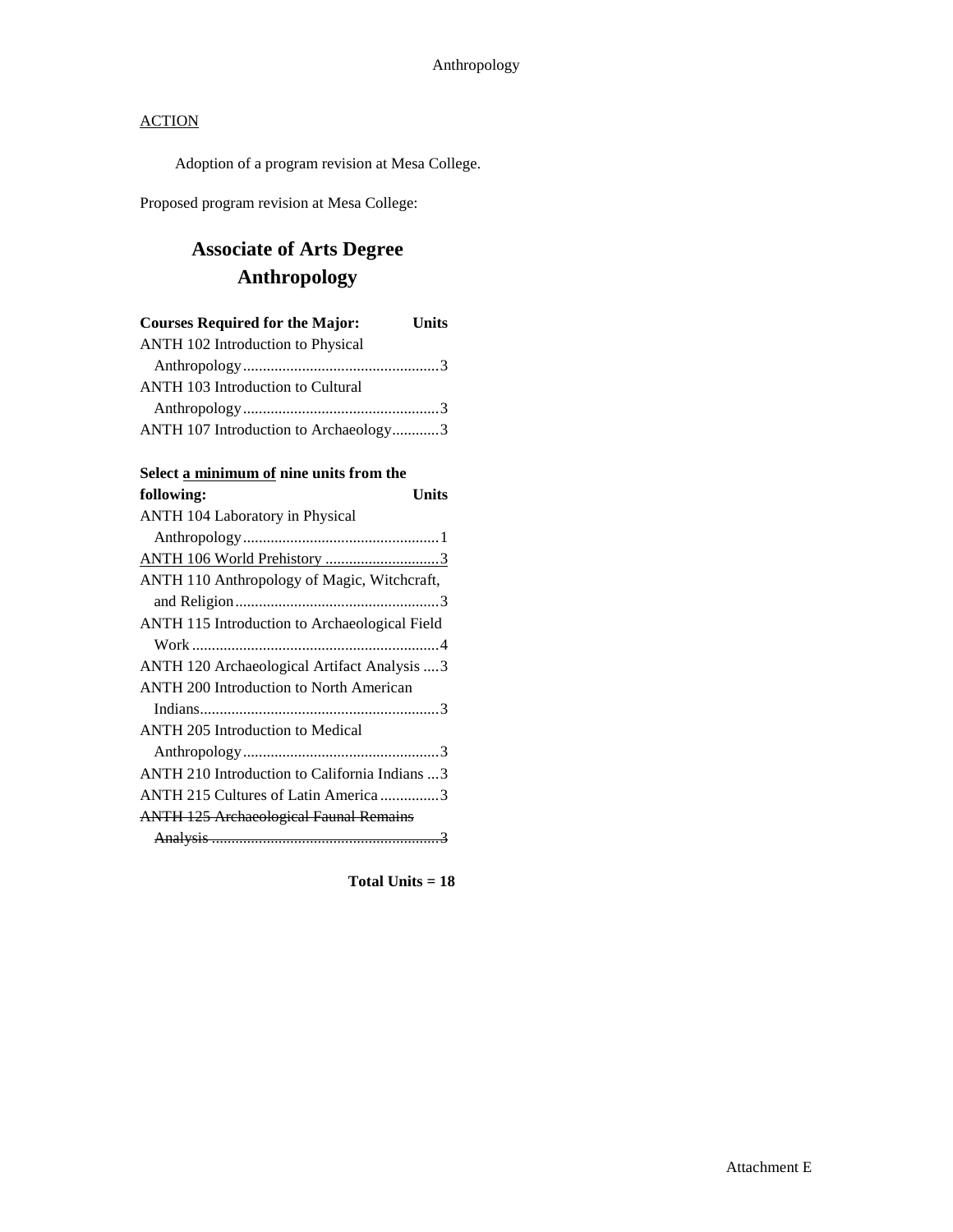Adoption of a program revision at Mesa College.

Proposed program revision at Mesa College:

# **Associate of Arts Degree Art History Emphasis**

| <b>Courses Required for the Major:</b>        | <b>Units</b> |
|-----------------------------------------------|--------------|
| ARTF 107 Contemporary Art3                    |              |
|                                               |              |
| ARTF 110 Art History: Prehistoric to Gothic 3 |              |
| <b>ARTF 111 Art History: Renaissance to</b>   |              |
|                                               |              |
| ARTF 113 Arts of Africa, Oceania, and the     |              |
|                                               |              |
| ARTF 125 Art History: Arts of the Asian       |              |
|                                               |              |
| ARTF 150A Two-Dimensional Design3             |              |
| ARTF 151 Three-Dimensional Design or          |              |
| ARTF 155A Freehand Drawing I or               |              |
| ARTF 231 Introduction to Digital Art3         |              |

| Select three courses from:              | Units |
|-----------------------------------------|-------|
|                                         |       |
|                                         |       |
| ARTF 120 Native American Art 3          |       |
| ARTF 130 Pre-Columbian Art 3            |       |
| <b>ARTF 161A Museum Studies/Gallery</b> |       |
|                                         |       |
| ARTF 165A Composition in Painting I3    |       |
|                                         |       |
| <b>ARTF</b> 191 Cultural Influences on  |       |
|                                         |       |
| ARTF 194 Critical Photography3          |       |
|                                         |       |
| ARTF 210A Life Drawing I3               |       |
| BLAS 110 African American Art3          |       |
|                                         |       |
|                                         |       |

**Total Units = 36 33**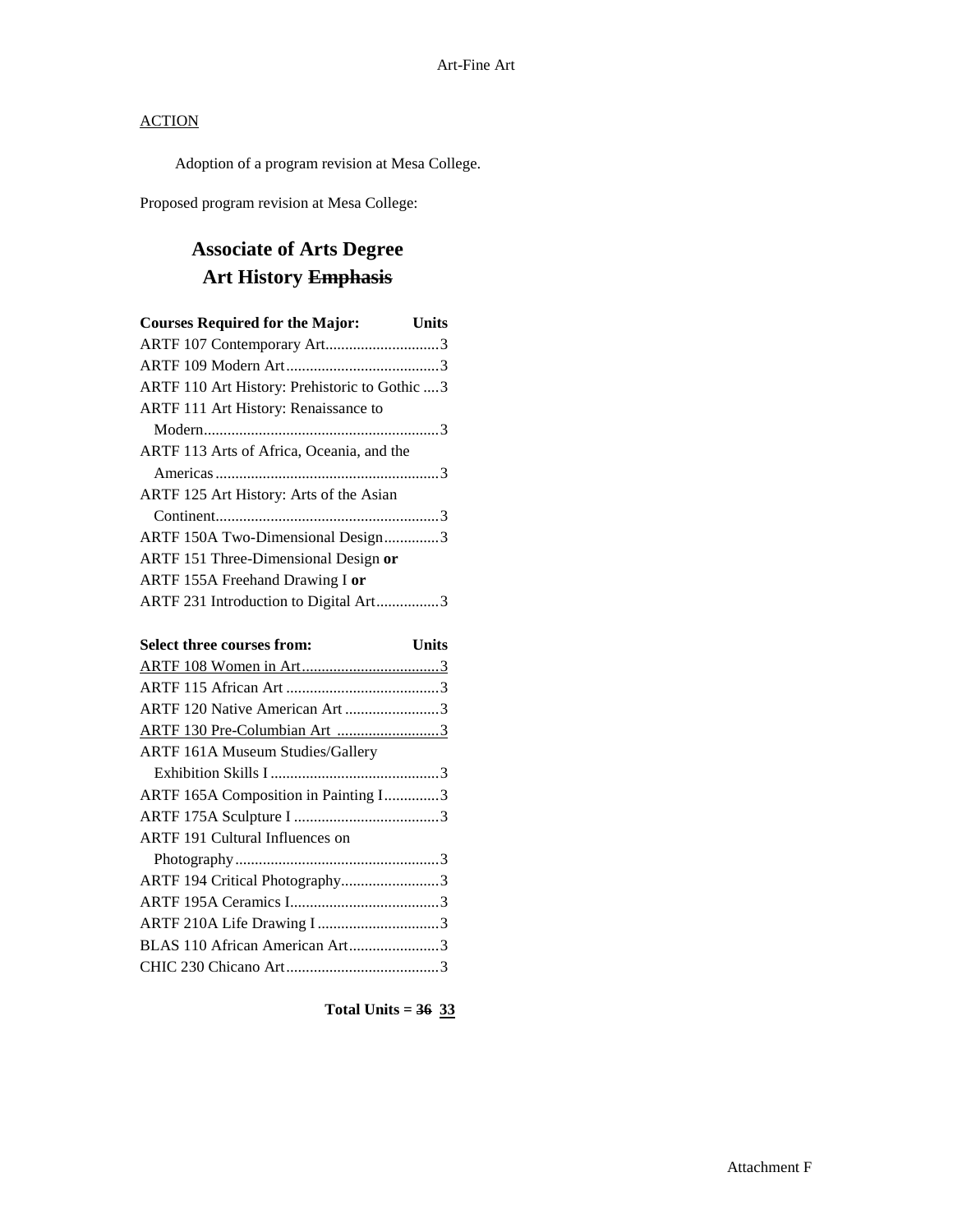Adoption of a program revision at City College.

Proposed program revision at City College:

# **Certificate of Performance Writing and Computational Skills for Business**

| <b>Courses Required for the Major:</b>         | Units |
|------------------------------------------------|-------|
| <b>BUSE 092 Introduction to Business</b>       |       |
| Communication or                               |       |
| BUSE 119 Business Communications3              |       |
| BUSE 101 Business Mathematics 3                |       |
| <b>The Business Department recommends that</b> |       |
| students planning to transfer select BUSE 119  |       |
| instead of BUSE 092.                           |       |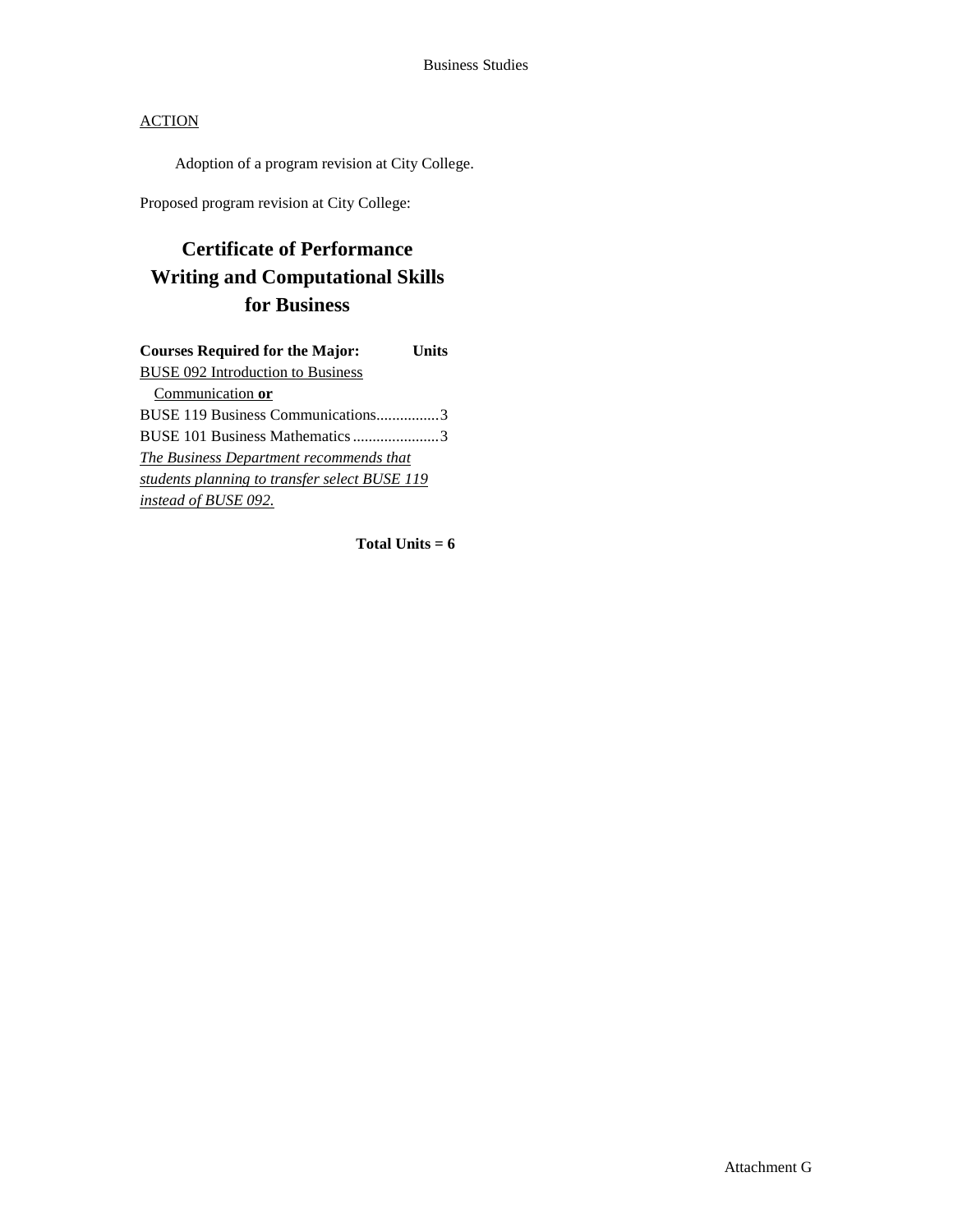Adoption of a program revision at Mesa College.

Proposed program revision at Mesa College:

# **Certificate of Performance Dance**

| <b>Courses Required for the Major:</b> | Units |
|----------------------------------------|-------|
|                                        |       |
|                                        |       |
|                                        |       |

| Select two units from the following: Units |  |
|--------------------------------------------|--|
| DANC 261A Dance Performance I2             |  |
| DANC 261B Dance Performance II2            |  |
| DANC 261C Dance Performance III2           |  |
| DANC 261D Dance Performance IV 2           |  |

### **Select four units from the following**

| courses:                        | Units |
|---------------------------------|-------|
|                                 |       |
|                                 |       |
|                                 |       |
| DANC 135D Jazz Dance IV 1.5     |       |
| DANC 140C Modern Dance III  1.5 |       |
| DANC 140D Modern Dance IV1.5    |       |

#### **Select four additional units from the**

| following:                                 | <b>Units</b> |
|--------------------------------------------|--------------|
|                                            |              |
|                                            |              |
|                                            |              |
|                                            |              |
|                                            |              |
|                                            |              |
| DANC 115B Tap Dance II 1 - 1.5             |              |
| DANC 115C Tap Dance III1 - 1.5             |              |
| DANC 115D Tap Dance IV 1 - 1.5             |              |
| DANC 120A Hip Hop I1 - 1.5                 |              |
|                                            |              |
|                                            |              |
|                                            |              |
| DANC 125A Latin American Dance I  1 - 1.5  |              |
| DANC 125B Latin American Dance II  1 - 1.5 |              |

| DANC 126A Mid-Eastern Dance I 0.5 - 1     |
|-------------------------------------------|
| DANC 126B Mid-Eastern Dance II  0.5 - 1   |
|                                           |
|                                           |
| DANC 130A Dance Repertoire 1              |
| DANC 135A Jazz Dance I 1 - 1.5            |
| DANC 135B Jazz Dance II  1.5              |
| DANC 135C Jazz Dance III 1.5              |
| DANC 135D Jazz Dance IV 1.5               |
| DANC 140A Modern Dance I 1 - 1.5          |
| DANC 140B Modern Dance II 1.5             |
| DANC 140C Modern Dance III  1.5           |
| DANC 140D Modern Dance IV 1.5             |
| DANC 145A Ballroom Dance I 1 - 1.5        |
| DANC 145B Ballroom Dance II 1 - 1.5       |
| DANC 160A Pilates - Stretch and           |
|                                           |
| <b>DANC 160B Pilates - Alignment and</b>  |
|                                           |
| <b>DANC 178A Advanced Commercial</b>      |
|                                           |
| DANC 178B Advanced Commercial             |
|                                           |
| DANC 179A Advanced Classical Dance I 1.5  |
| DANC 179B Advanced Classical Dance II 1.5 |
| DANC 180A Advanced Contemporary           |
|                                           |
| <b>DANC 180B Advanced Contemporary</b>    |
|                                           |